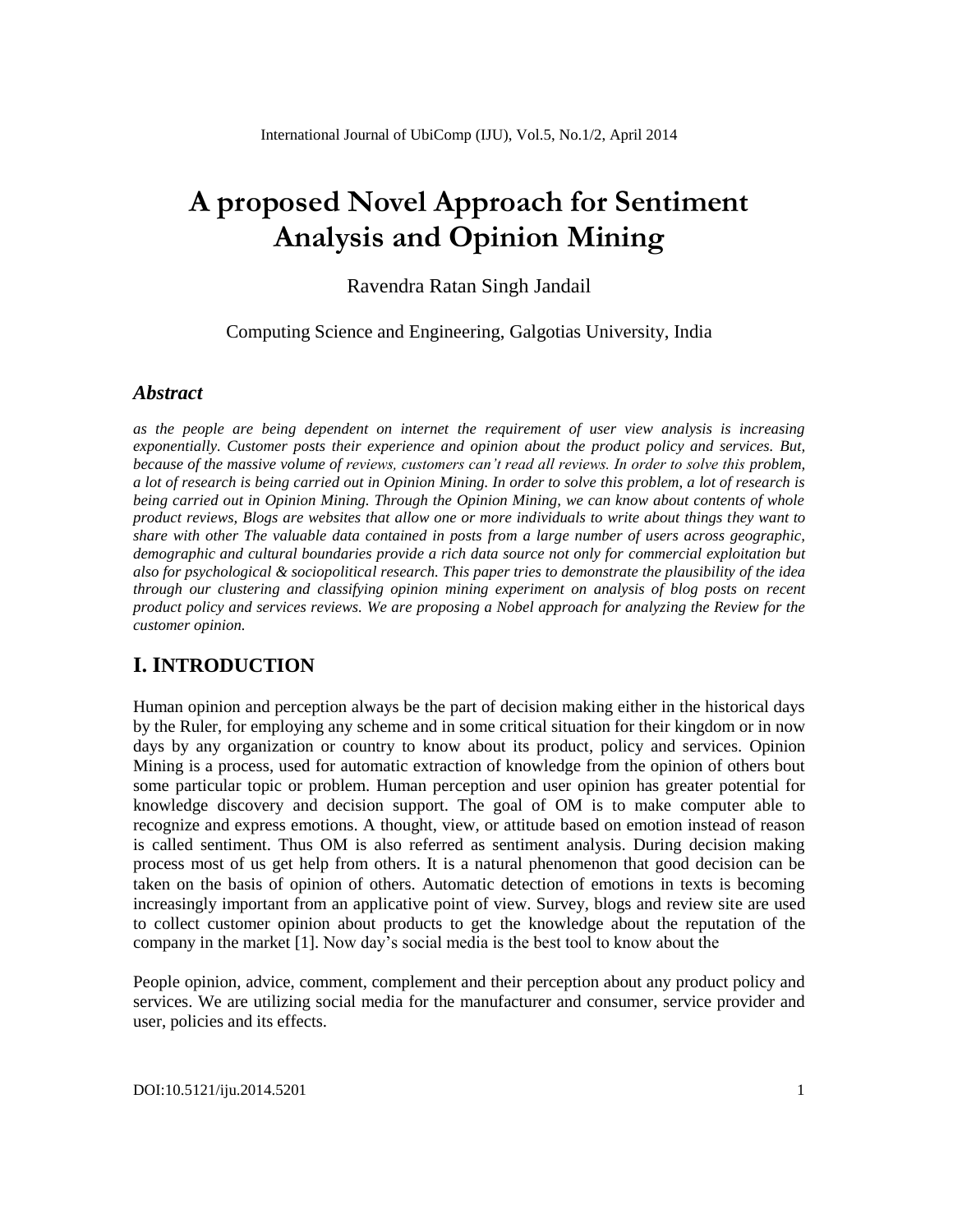Social media has demonstrated itself to be a proven source of information towards the marketing of products. This unique source of data provides a rapid means of customer feedback that is used to support a number of business areas*.* Social media can provide immediate feedback in minutes and as such it represents a new challenge in communication between a customer and business. One can use social media to gauge customer response, in the form of what they like (or don't like), along with associated details. This can support many facets of a business including product development, customer service or marketing. Thus, it is important to utilize social media to avoid any shifts in brand image and corporate reputations when certain issues are not handled early and effectively. By leveraging such channels appropriately, the customer relationship can be strengthened, increasing value in all aspects of a company's business [2]. **As The Lord Krishna said in our BHAGVAT GEETA** that every relation of this universe is based on some needs and while the need is fulfilled the relation will be sweet but if the chain of need braked then the relation will also be destroy itself. So we are trying providing "not, what the manufacturer wants to develop?" But "What the consumer wants?" not "what the services is available?" but "what the quality of services user wants" not "what policies are applied?" but "how the policies should be for people?" by utilizing the social media blogs and reviews

## **II. DEFINATION**

Many definition of sentiment analysis and opinion mining has been provided by different authors' publisher and writer but the most appropriate is that "Sentiment analysis is the way of Analyzing the social, psychological, philosophical, behavioral perception and opinion of a Person, people or group in a specific situation and condition about any

- Product
- **Services**
- Event
- Thought
- Person or organization
- **Policy**
- Weather and

Particular situation"

## **III.DIFFERENT LEVEL OF ANALYSIS**

#### **A. Document level**

In this approaches whole document is considers as a single entity and the analysis approaches in applied on the whole document. The result generated in document level sometimes not appropriate

#### **B. Sentence level**

In the sentence level approaches every sentence is considered as an entity and analysis approaches is applied on individual sentence then their result is summarized to provide the overall result of the document. It is known as Clause level analysis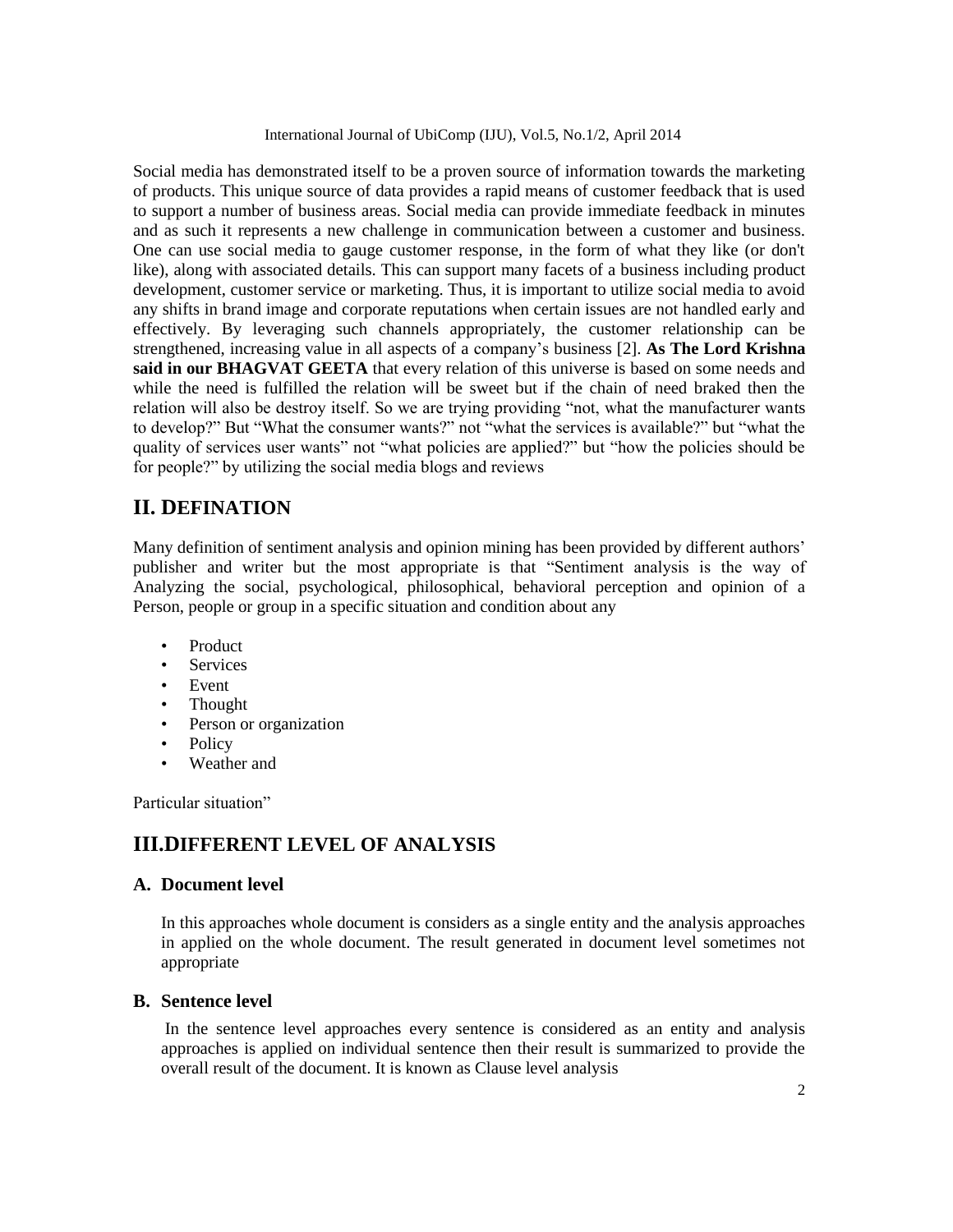#### **C. Entity and Aspect level**

.

 It is a feature based approaches in this approaches we Considered positive and negative sentiments for the Quality of features. This approaches is based on the Opinion mining and summarization

## **IV- ISSUES IN SENTIMENT MINING**

There are six kind of issues in the sentiment analysis but sometimes the main problem is occur while opinion suitable for user group became harmful for the manufacturer or vice versus which are elaborate by Bing Liu in his book "Sentiment Analysis and Opinion Mining".

a. A **positive or negative sentiment** world may have their **opposite meaning** in a particular domain so it is hard to predict by its keyword meaning.

Ex- the picture quality of this camera is *high* and the resuming time of this camera is also *high.* In this sentence the first HIGH is showing the positive sentiment for the camera but the second high is showing the negative sentiment for the camera.

**b. Interrogative Sentence** An interrogative sentence may not have neither positive nor negative sentiment but the key word used in the opinion may be positive or negative.

**Ex**1. Can anybody tell me **is HCL a good laptop** for an engineering student for multicore programming?

2. What are the **good and bad functionality** of hero-Honda motorcycle?

Such kind of sentences don't have any positive or negative sentiment for analysis but the keyword used in such sentences have its precious and valuable meaning for analyzing any sentences.

#### **c. Sarcastic Sentences**

Few sentences in the form of jocks may violate the meaning of the whole sentences such kind of sentence need a power full attention toward the keywords and sentences. These funny sentences not only violet the sentence of a particular sentence but also destroy the value of the whole document. Ex- 1. What a Great Car? It stopped Working in 10 days. Who is going to purchase such beautiful car?

**4. Sentiment without sentiment words** sometimes sentiments does not use any sentiment words like good , better , best , worst ,bad etc. but the sentences may have its positive or negative feedback about the product , services and policies. Ex- this car consume lot diesel from Delhi to Chandigarh then the other one. This sentence showing the negative sentiment but it is not using the any sentiment word.

#### **5. Natural language Issues Change Place to Place**

Motorola word can be used as motto, Lamia word can be used as Lummi. Such kind of sentences changes the meaning of the issue and sentences.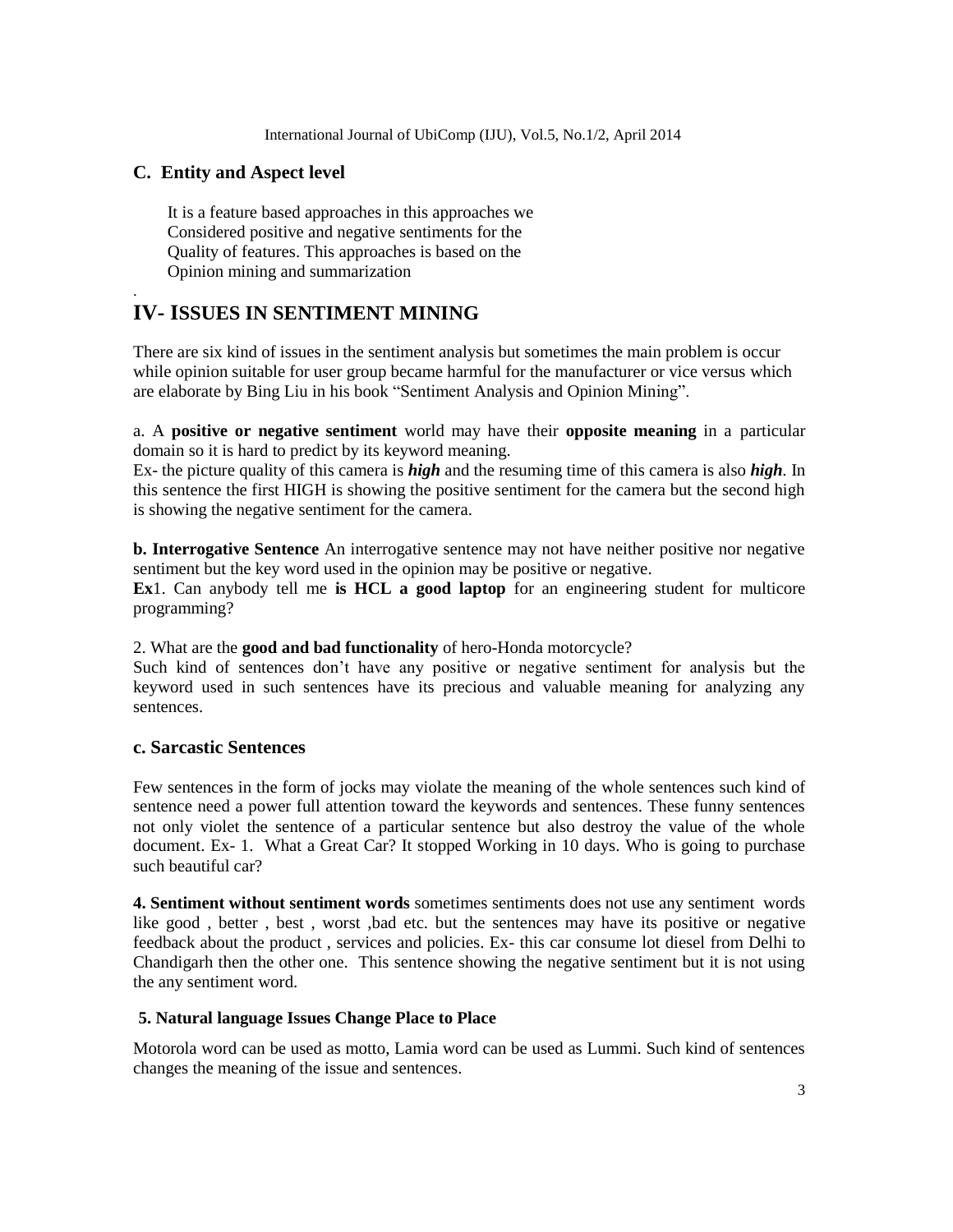**6. Conditional sentences** conditional sentences are also an issue in Sentiment mining conditional sentences is also creating the same problem like interrogative sentences. Ex- If the picture quality of this camera is good I will buy it.

#### **7. Author and Reader understanding point (person to person varying)**

Dollar price is increasing with respect to Indian rupee.

This document have both the positive and negative meaning and its value is varying from person to person. This sentence has the positive sentiment for the Exporter while this same sentence has the negative sentiment for the importers.

**8. Spam Reviews** Spam sentiments are those sentiments which are posted by the opposite or competitor organization for increasing their product value or their organization value among the users. Some politician may use the same spam review to just for their publicity.

## **V. APPLICATION OF SENTIMENT ANALYSIS**

Early applications of sentiment analysis focused on classifying movie reviews or product reviews as positive or negative or identifying positive and negative sentences, but many recent applications involve opinion mining in ways that require a more detailed analysis of the sentiment expressed in texts. One such application is to use opinion mining to determine areas of a product that need to be improved by summarizing product reviews to see what parts of the product are generally considered good or bad by users. Another application requiring a more detailed analysis of sentiment is to understand where political writers fall on the political spectrum, something that can only be done by looking at support or opposition to specific policies A couple of others applications, like allowing politicians who want a better understanding of how their constituents view different issues, or predicting stock prices based on opinions that people have about the companies and resources involved the marketplace, can similarly take advantage of structured representations of opinion. These applications can be tackled with a structured approach to opinion extraction [4].One specific application of sentiment in NLP that can be used for this purpose is sentiment analysis. It can be used to identify and extract subjective information from the information source collected**.** With all these processes and methods, it is possible to build a system which can extract application dependent information, process it and produce data which can be used for studying and deductions based on the information retrieved [5].Much of the current opinion mining research has focused on business and e-commerce applications, such as product reviews and movie ratings. Little research has tried to understand opinions in the social and geopolitical context [6].

Applications to Review-Related Websites Applications as a Sub-Component Technology Applications in Business and Government Intelligence Applications across Different Domains [**7]**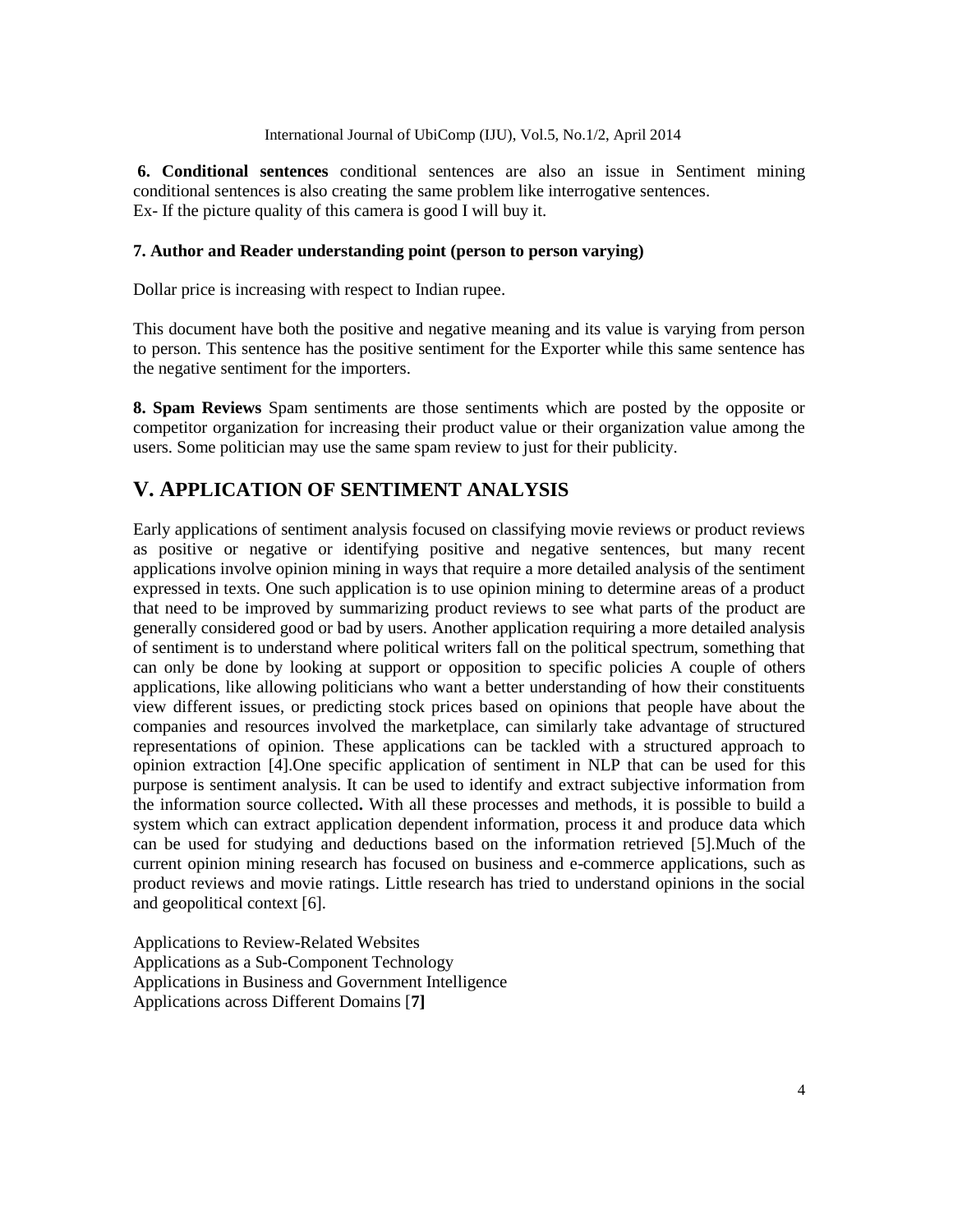## **VI. MACHINE LEARNING TECHNIQUE USED CLASSIFICATION OF TEXT IN SENTIMENT MINING**

Since the beginning of this century, several researchers have studied the implementation of machine learning technique to capture sentiments from online reviews using this technique, most researchers treated opinion mining as a text classification problem. Conventionally, this method involves the creation of a model using statistical technique such as Support Vector Machine (SVM) and Naïve Bayes (NB). The sentiment of a new sentence or document is predicted using a particular statistical model. The results of opinion mining were compared using three statistical models. They concluded that even though these techniques produce good result in a normal text classification problem, it is not the same case with opinion mining [8]

Engineers and computer scientists use machine-learning techniques for automatic affect classification from video, voice, text, and physiology. Psychologists combine the long tradition of emotion research with their own discourse, models, and methods. Opinion mining and sentiment analysis are inextricably bound to the affective sciences that attempt to understand human emotions. Affect-sensitive systems and psychological emotion research must develop together [9].

The most widely used machine learning techniques are following

- 1. Naive bayes classification
- 2. Maximum entropy rule
- 3. Decision induction tree
- 4. Neutral network
- 5. Probability latent semantic
- 6. Latent Dirichlet Allocation

## **VII. PROBLEM DEFINITION AND OUR PROPOSAL**

The primary question for sentiment analysis is how to map a tweet to a correct emotion, which user tried to express. The first problem is unstructured, ungrammatical text. Since tweet messages are restricted to 140 characters length, users may have a propensity to use abbreviations, slangs, or emoticons to shorten the text. This issue can lead to unusual messages.

The second problem is the fact that tweet messages are not always correct. During fast typing, or using mobile phones as input device, user may have mistyped text and make the analysis step harder.

The third problem is ambiguity. Due to the small amount of information, it is difficult to identify the corresponding objects of interest. For example: "Apple" can either be a laptop brand or a fruit.

The fourth problem concerns which concrete emotion to focus on analyzing since human emotion is very diverse.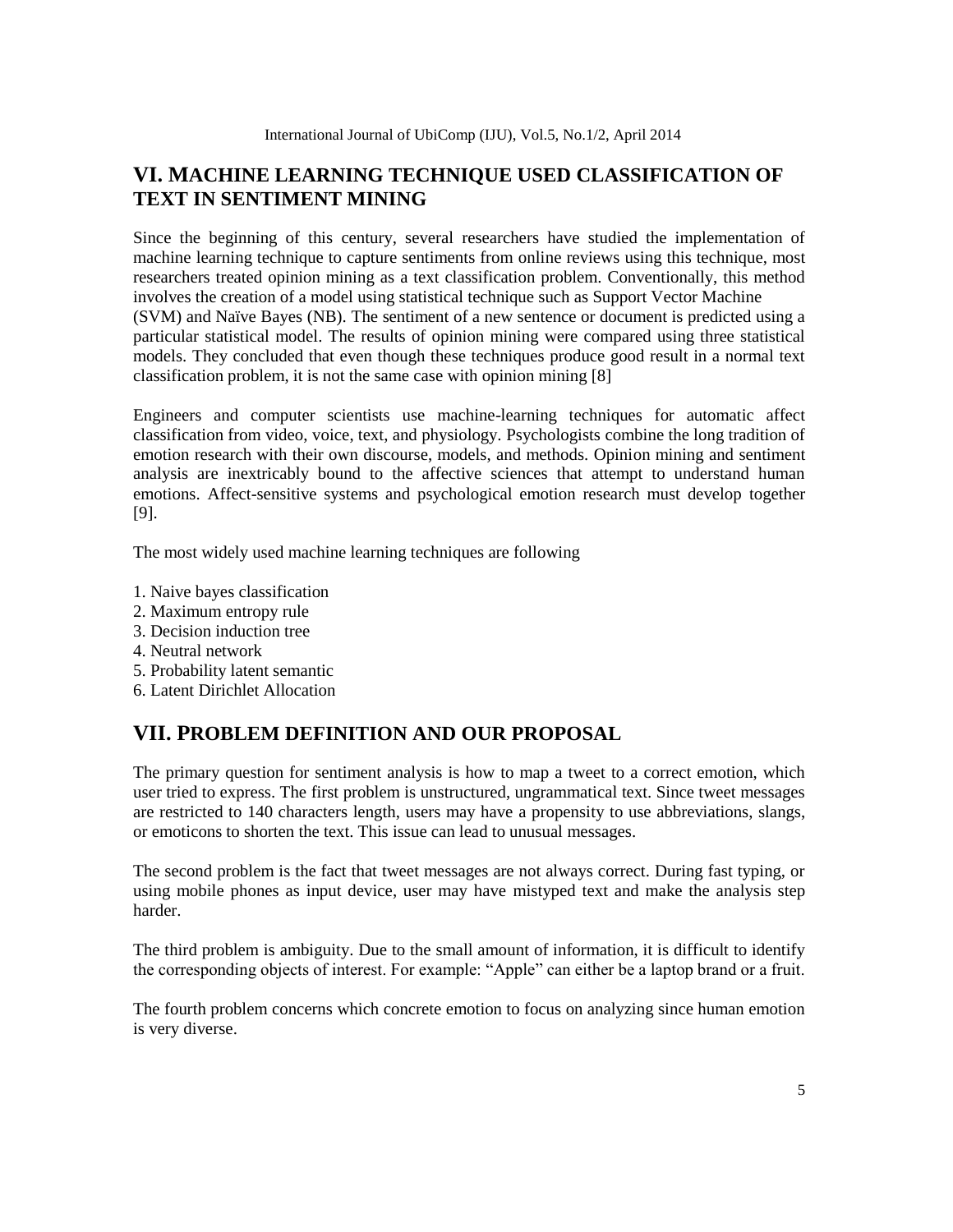International Journal of UbiComp (IJU), Vol.5, No.1/2, April 2014

The difficulty lies in the fact that there could be mixed opinions in a document, and with the creative nature of natural languages, people may express the same opinion in vastly different ways, sometimes without using any opinion words:

We are also try to overcome the issue related to sentiment mining as we discussed earlier i the section 2.

## **VIII. OUR METHODOLOGY**

Generally approached are used for Sentence level, Document level, or feature level but our approaches will work for all the three above mentioned levels. First we Split the document in the sentences then every sentence will classify according to its problem domain, if sentence is not belongs to any domain then it will be consider as the normal sentence.

No of available keyword in any sentence will be the weight age of that particular sentence.

In case of product, the product will be classified in its attributes and on the basis of keyword available for a particular attributes we give a weight age -5 to +5. In this way every attribute will be weighted -5 to +5. After all, the average of the all attributes will be the average of the weight age of the overall product. In this way not even we can summaries about the product but also the individual attributes available in the product.

For Example – A Mobile phone have attributes like , weight , picture quality, Resolution , touchpad , keypad , voice quality, music quality, Bluetooth , etc. By our approach we can predict about a particular attribute and the overall product according to the user perception.

## **A.** *FLOW CHART*

Flowchart is showing the working of our designed algorithm for People product review Analysis. Flowchart is showing top down approach for methodologies.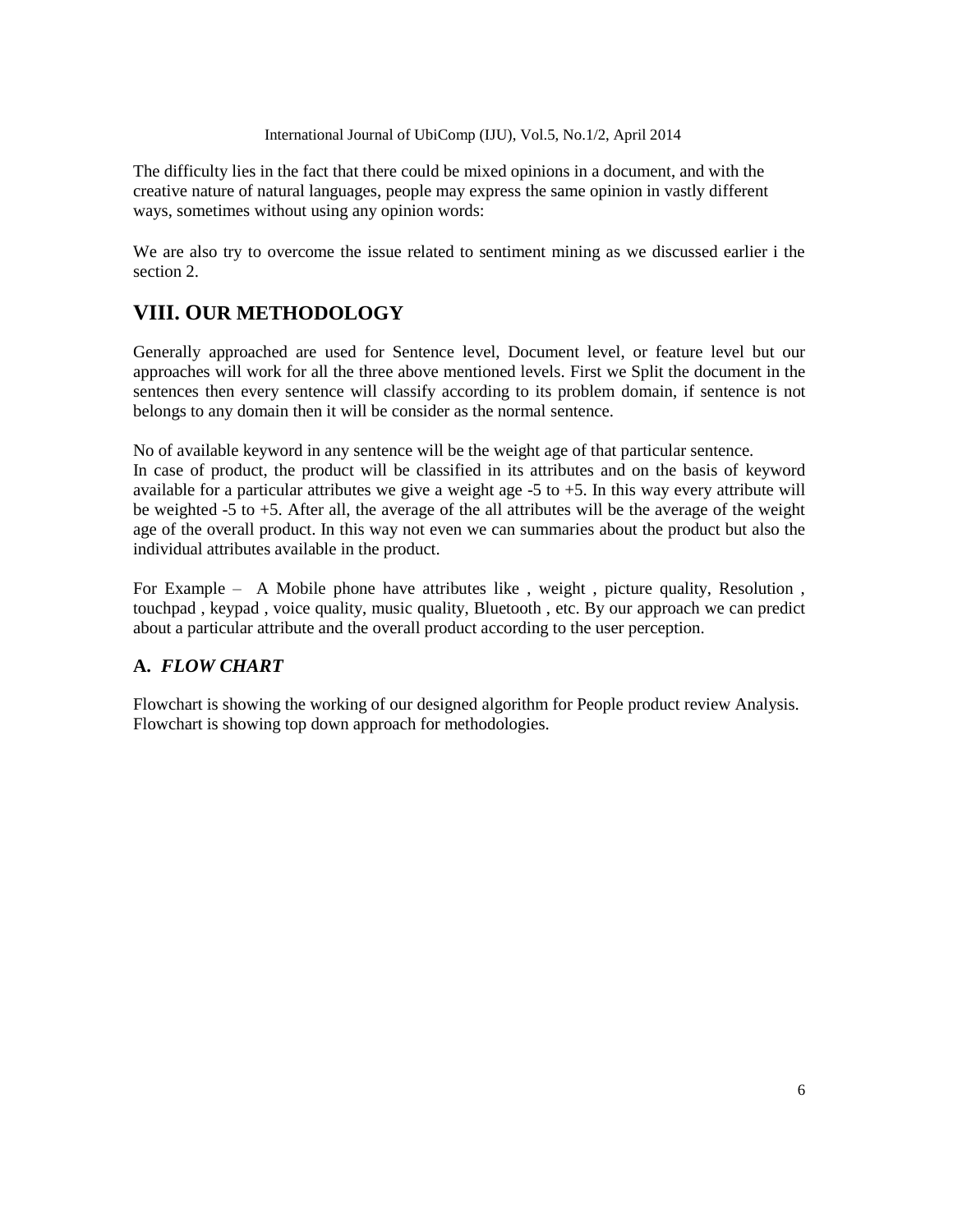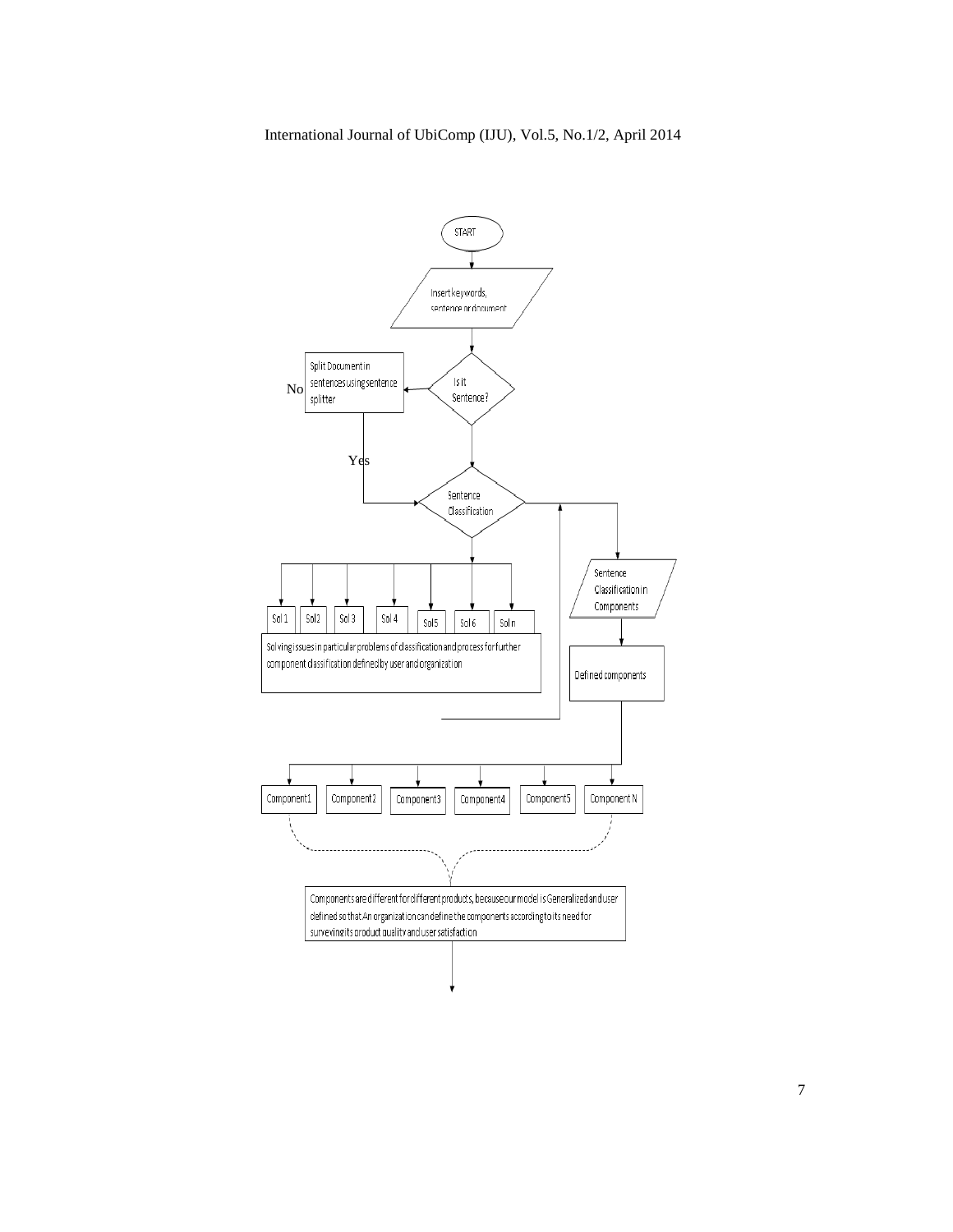

We are Using Support Vector Machine Learning Technique for text classification in its classes and predefined Feature. If we take the Example of Cell Phone than Cell phone is the class and Camera, Sound , Keypad , Battery are its predefine feature of the class cell phone.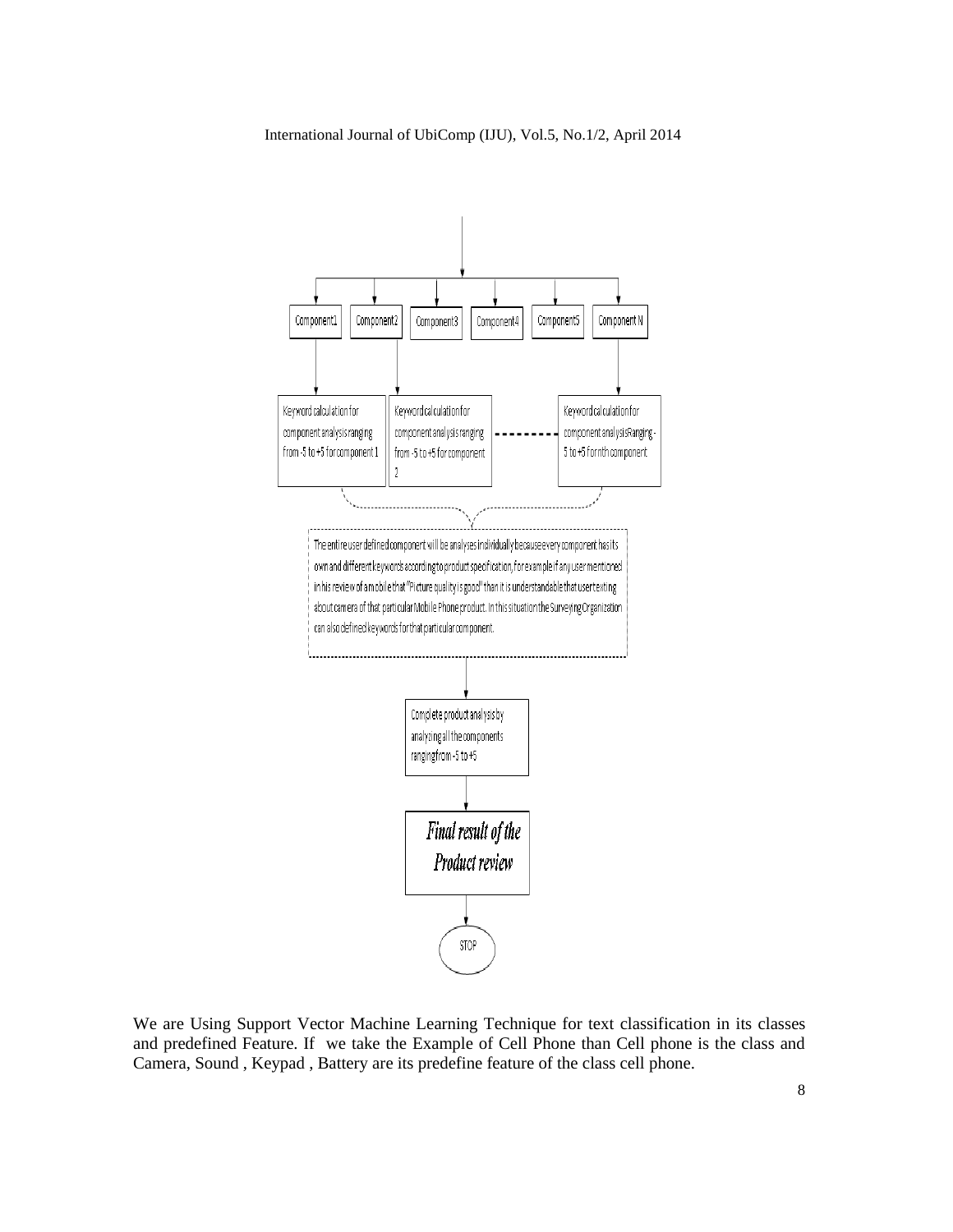## **IX. SENTIMENT WORD DICTONARY-**

We designed a Dictionary of 576 sentiment words after analyzing the more than 5000 reviews of the mobile phone collected from [www.amazon.com](http://www.amazon.com/), [www.areena.com](http://www.areena.com/) and twitter. We have assigned weight for every sentiment word from  $-5$  to  $+5$  as its importance by user sentiment for example "the Sound of this speaker is heavy and this camera is also heavy to carry". In this sentence the Word heavy is used for both Camera and the Speaker , everyone do understand that the Word "Heavy" is positive for the Speaker but this word is negative for the Camera Weight. So we assigned rating for every word as its value for ever sentiment.

## **X. SENTIMENT CALCULATION**

We are able to analyses the total text in its positive and negative polarity for the particular feature.

 $S(W+ve) = Set of Positive Sentiment words$ 

S (W-ve) = Set of Negative Sentiment words

For  $N^{th}$  Feature –

 $S(W_+) = (W1 + W2 + W3 + \dots Wn)$  Set of Positive Sentiment Words

 $S(W_{-}) = (W_1 + W_2 + W_3 + \dots W_n)$  Set of Negative Sentiment Words

First of all we calculate the negative and positive polarity every sentiment by calculating its probability. Then we shall calculate the mutual information of its positive or negative sentiment.

After calculating the overall polarity of the individual feature we shall calculate the Mutual information for every feature for its final product review Analysis.

## **XII. RESULT**

Initially we obtained these results for the mobile phone only, we include 16 most usable feature and their related keywords for the mobile phone. We will also apply this for movie sentiments and other most usable products. We are designing dictionary and keywords for the specific products like camera and washing machine.